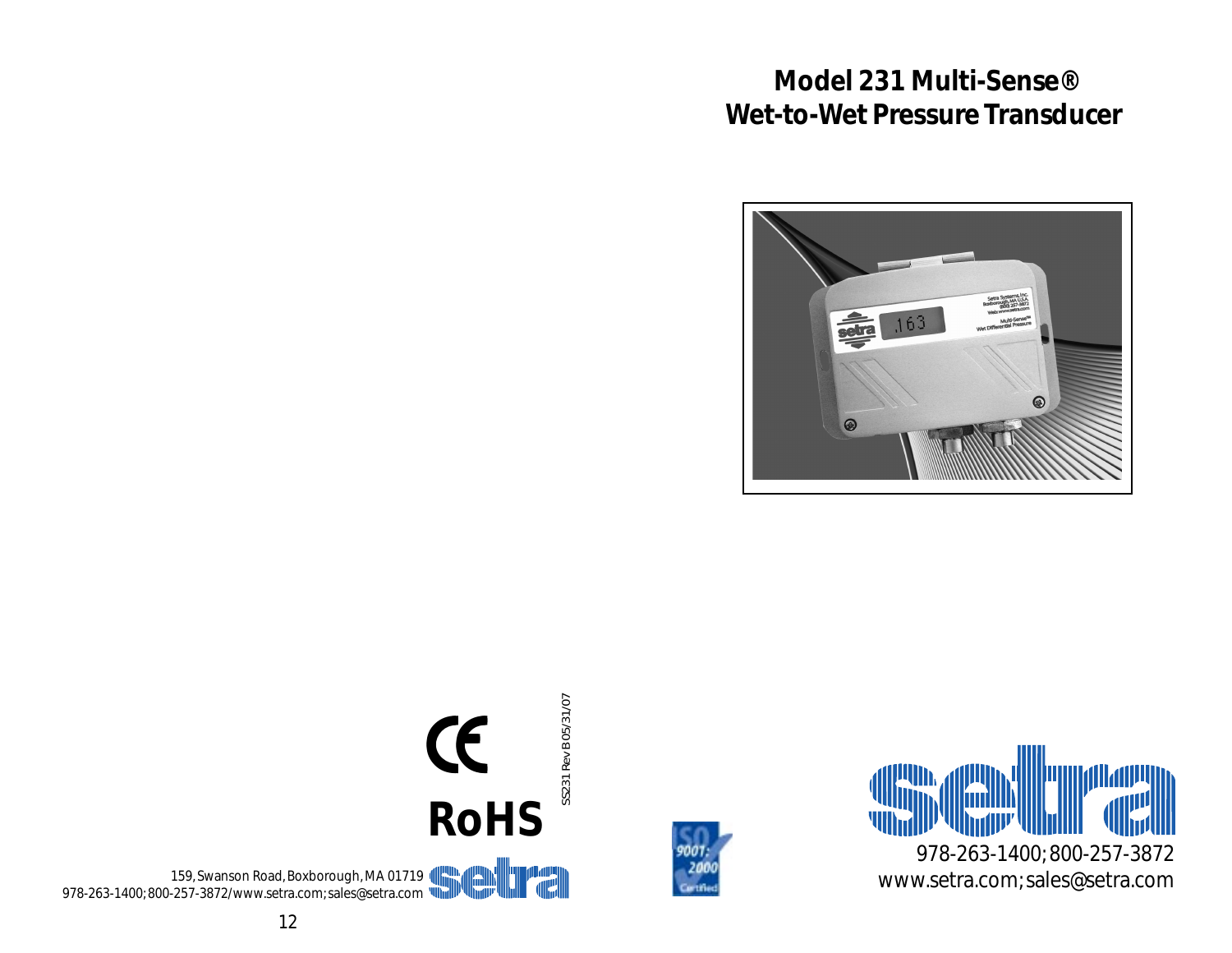## **6.0 RETURNING PRODUCTS FOR REPAIR**

<span id="page-1-0"></span>Please contact a Setra application engineer (800-257-3872, 978-263-1400) before returning unit for repair to review information relative to your application. Many times only minor field adjustments may be necessary. When returning a product to Setra, the material should be carefully packaged, and shipped to :

> Setra Systems, Inc. 159 Swanson Road Boxborough, MA 01719-1304 Attn: Repair Department

To assure prompt handling, returned unit(s) must be accompanied by Setra's Return Order Form, completely filled out, found on Setra's web site **at http://www.setra.com/tra/repairs/cal\_rep.htm.**

Notes: Please remove any pressure fittings and plumbing that you have installed and enclose any required mating electrical connectors and wiring diagrams.

Allow approximately 3 weeks after receipt at Setra for the repair and return of the unit. Non-warranty repairs will not be made without customer approval and a purchase order to cover repair charges.

#### Calibration Services

Setra maintains a complete calibration facility that is traceable to the National Institute of Standards & Technology (NIST). If you would like to recalibrate or recertify your Setra pressure transducers or transmitters, please call our Repair Department at 800- 257-3872 (978-263-1400) for scheduling.

### **7.0 WARRANTY AND LIMITATION OF LIABILITY**

SETRA warrants its products to be free from defects in materials and workmanship, subject to the following terms and conditions : Without charge, SETRA will repair or replace products found to be defective in materials or workmanship within the warranty period; provided that:

- a) the product has not been subjected to abuse, neglect, accident, incorrect wiring not our own, improper installation or servicing, or use in violation of instructions furnished by SETRA;
- b) the product has not been repaired or altered by anyone except SETRA or its authorized service agencies;
- c) the serial number or date code has not been removed, defaced, or otherwise changed; and
- d) examination discloses, in the judgment of SETRA, the defect in materials or workmanship developed under normal installation, use and service;
- e) SETRA is notified in advance of and the product is returned to SETRA transportation prepaid.

Unless otherwise specified in a manual or warranty card, or agreed to in writing and signed by a SETRA officer, SETRA pressure and acceleration products shall be warranted for one year from date of sale.

The foregoing warranty is in lieu of all warranties, express, implied or statutory, including but not limited to, any implied warranty of merchantability for a particular purpose.

SETRA 's liability for breach of warranty is limited to repair or replacement, or if the goods cannot be repaired or replaced, to a refund of the purchase price. SETRA's liability for all other breaches is limited to a refund of the purchase price. In no instance shall SETRA be liable for incidental or consequential damages arising from a breach of warranty, or from the use or installation of its products.

No representative or person is authorized to give any warranty other than as set out above or to assume for SETRA any other liability in connection with the sale of its products.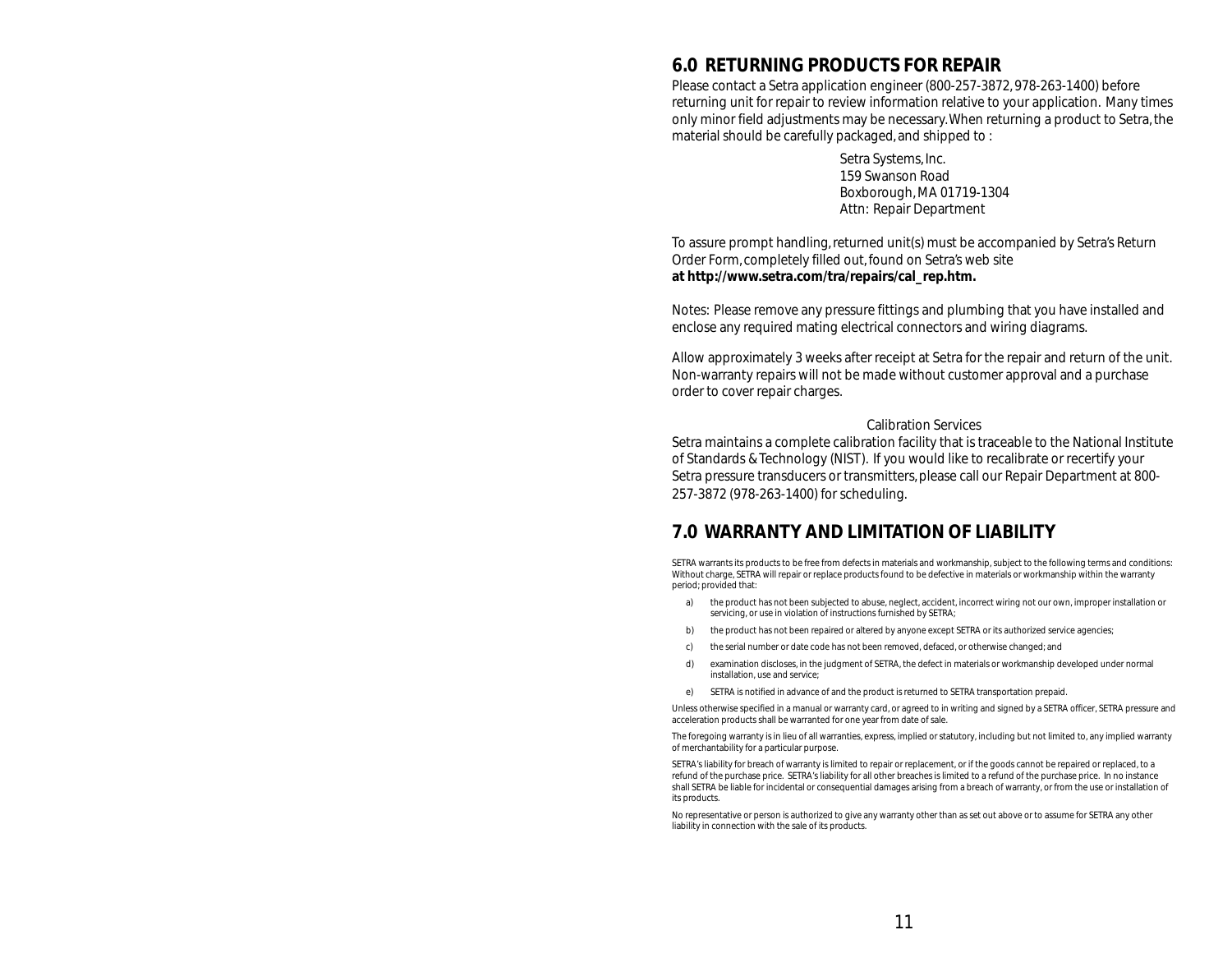## **5.0 OPERATION**



**Electrical Connections**

*Figure 6*

**Range Selection Switch:** The unit is set to the highest range when calibrated at the factory. To select the other ranges, slide the switch to the right. *Important: Push "zero" button after installing the Model 231, and after changing range.*

**Auto Zero Button:** Press and hold the "ZERO" push-button for 2 seconds to automatically reset zero or provide contact closure on "Remote Zero, see figure 4, pg. 8, and figure 5, pg. 9 .

**Electrical Output:** The unit is set at the factory to 4-20 mA. To select another output, move the slide switch to the right.

**Electrical Connections:** Electrical termination for power supply, 3-wire voltage output and 2-wire true 4-20 mA current output, and remote zero wiring.

**BAR/PSI:** Jumper selectable engineering units in Bar ranges or PSI.

#### **A. REV/NORM:**

A.REV: Analog Reverse: When in reverse mode, the output increases when the differential pessure decreases and decreases as pressure increases.

NORM: When in Normal mode output increases as pressure increases and decreases as pressure decreases.

**SLOW/FAST:** When Slow mode is selected, 5-second averaging is provided for surge damping.

**BI-DIR/UNI-DIR:** Select UNI-Directional or BI-Directional mode.

Unidirectional mode measures from 0 to full scale differential pressure.

Bidirectional mode measures pressure from minus 1/2 of full scale to plus 1/2 of full scale differential pressure. Output will read 1/2 full scale when differential pressure is zero.

**SWAP/NORM**: Jumper selectable Port Swap feature eliminates costly replumbing when incorrectly installed or replaced. Go from NORMAL to SWAP and the jumper makes the "HI" Port "LO" and the "LO" port "HI.

# **Contents**

| 4.1 Electrical Termination                                  |  |  |
|-------------------------------------------------------------|--|--|
| Wiring: 2-Wire, 4 to 20 mA and Remote Zero  8               |  |  |
| 4.2 Electrical Termination                                  |  |  |
| Wiring: 3-Wire, 0 to 5, 0 to 10, 1-5 VDC and Remote Zero  9 |  |  |
|                                                             |  |  |
|                                                             |  |  |
| 7.0 WARRANTY AND LIMITATION OF LIABILITY  11                |  |  |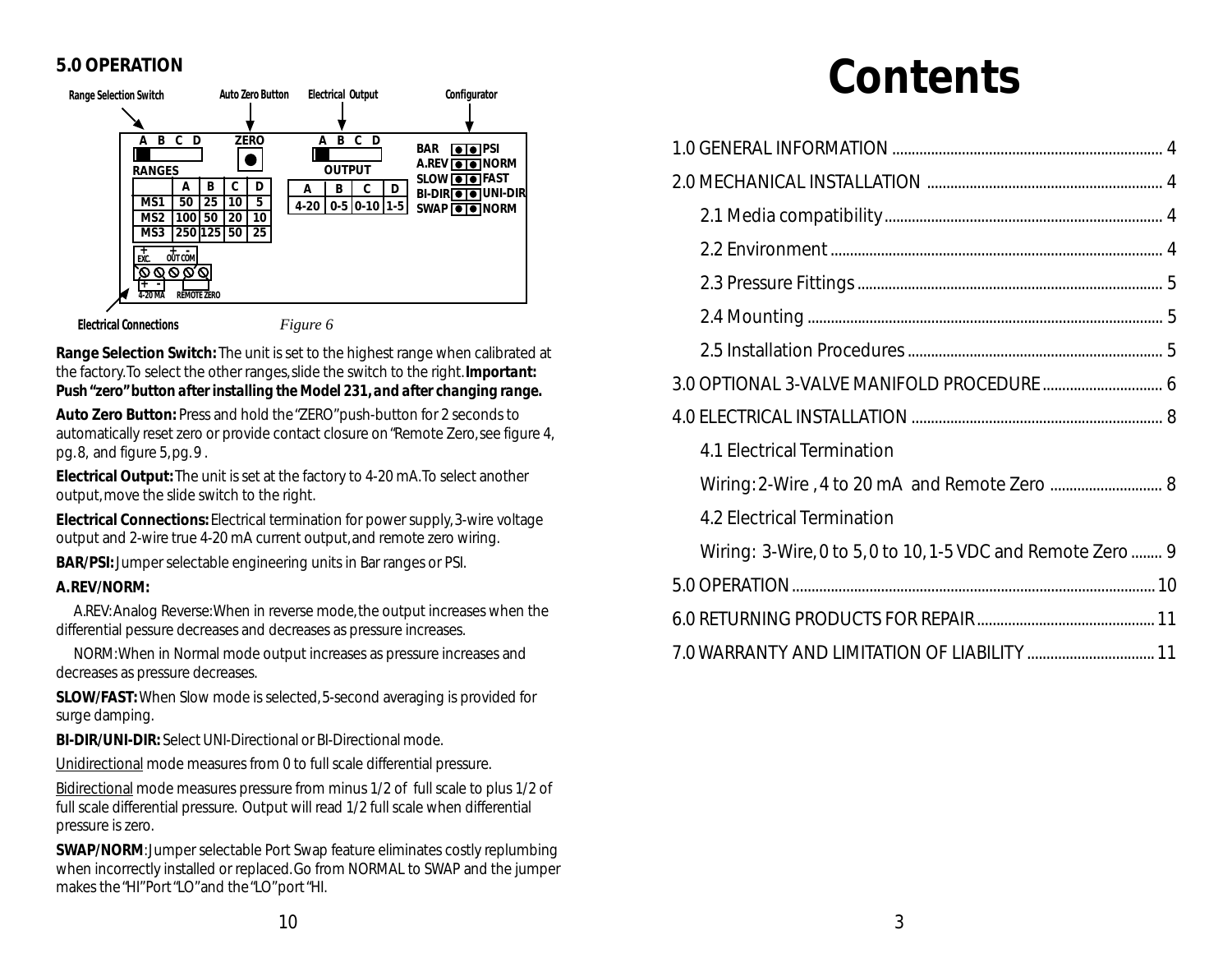## **Model 231**

<span id="page-3-0"></span>**Installation Guide Multi-Sense® Model 231 Series Wet-to-Wet Differential Pressure Transducers**

## **1.0 GENERAL INFORMATION**

Every Model 231 has been calibrated and tested before shipment to guarantee performance of all pressure ranges.

The Model 231 has field selectable unidirectional and bidirectional pressure ranges, configurable 0 to 5 VDC, 0 to 10 VDC , and 1 to 5 VDC output, true two-wire 4 to 20 mA output, and auto-zero capability. The Model 231 is factory calibrated to the highest pressure range. The range label on the side of the unit indicates the factory calibrated range.

Setra Systems 231 pressure transducers sense differential pressure and convert this difference in pressure to a proportional high level analog output for unidirectional and bidirectional pressure ranges.

Your Model 231 Multi-Sense pressure transducer has been ordered in one of the following versions:

| <b>Version</b> | Unidirectional        | <b>Bidirectional</b>                          |
|----------------|-----------------------|-----------------------------------------------|
| MS1            | 5, 10, 20, 50 psid    | $\pm 5, \pm 10, \pm 20, \pm 50$ psid          |
| MS2            | 10, 20, 50, 100 psid  | $\pm$ 10, $\pm$ 20, $\pm$ 50, $\pm$ 100 psid  |
| MS3            | 25, 50, 125, 250 psid | $\pm$ 25, $\pm$ 50, $\pm$ 125, $\pm$ 250 psid |

## **2.0 MECHANICAL INSTALLATION**

### **2.1 Media compatibility**

Model 231 transducers are designed to be used with any gas or liquid compatible with 17-4 PH stainless steel, The optional 3-valve manifold assembly is designed to be used with gases or liquids compatible with 360 Brass, Acetal plug valves and Nitrile O-Rings. Never totally submerge the unit in any liquid.

## **2.2 Environment**

The operating temperature limits of the 231 are as follows:

| Compensated Temperature Range F (°C) | $+32$ to $+130$ (0 to $+54$ )     |
|--------------------------------------|-----------------------------------|
| Operating Temperature Range F (°C)   | $-4$ to $+185$ (-20 to $+85$ )    |
| Storage Temperature Range F (°C)     | $-4$ to $+185$ ( $-20$ to $+85$ ) |

## **4.2 Electrical Termination Wiring: 3-Wire, 0 to 5, 0 to 10, 1-5 VDC and Remote Zero**

The Model 231 when configured for voltage output is a 3-wire circuit device with three terminals available for wiring. The -Excitation and -Output are commoned on the circuit.

The 231 can operate from 12-30 VDC (12-24 VAC) nominal output power supply.

*Note: The Zero terminals, connected to digital output, provide a contact closure relay for automatic reset to zero pressure by the monitoring system. CAUTION: ZERO input is for dry contact, do no apply voltage to ZERO Terminals*

The optional remote zero is a normally open relay wired between COM and REMOTE ZERO terminals. In order to initiate ZERO function the relay contact shall be closed.



*Figure 5*

Installation of the Model 231 is now complete.

**Important: Prior to putting the unit into service, press the "Zero" button, then use the "Range Selection Switch" to select a range. After selecting a range, press the "Zero" button again. For instructions regarding operation of the Model 231, please refer to Section 5, page 10.**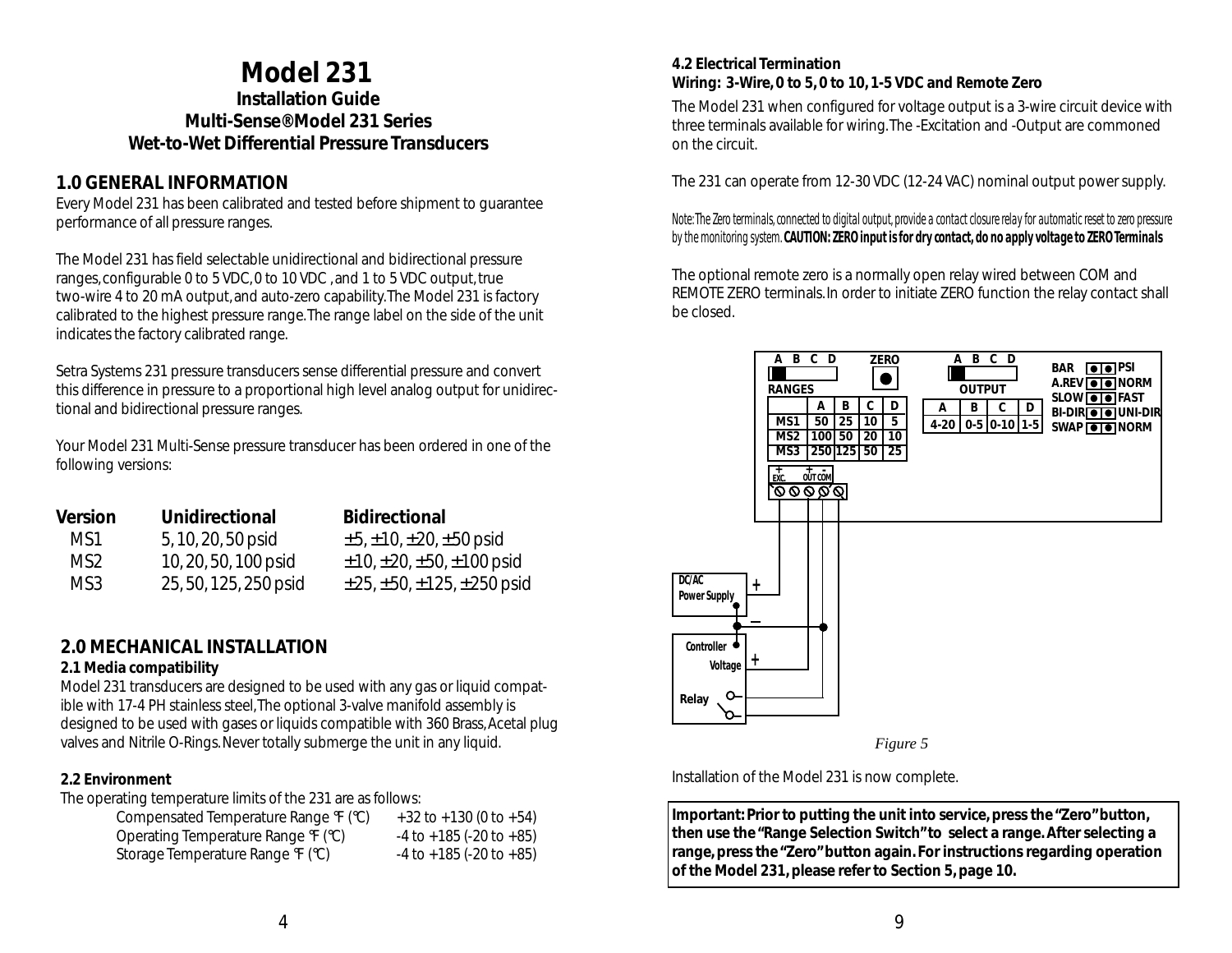## <span id="page-4-0"></span>**4.0 ELECTRICAL INSTALLATION**

To access the electrical connections, turn the screws on the top of the case counter clockwise until the hinged cover can be flipped up. The screws are captured and secured in the cover. Wiring is through the 1/2" conduit opening. Both current and voltage outputs are reverse wiring protected.

*Note: The Zero terminals, connected to digital output, provide a contact closure relay for automatic reset to zero pressure by the monitoring system. CAUTION: ZERO input is for dry contact, do no apply voltage to ZERO Terminals*

## **4.1 Electrical Termination**

## **Wiring: 2-Wire - 4 to 20 mA (Current Output) and Remote Zero**

Model 231 when configured as a current output transducer is a true 2-w ire, 4-20 mA current output device and delivers rated current into any external load of

0-1000 ohms.

When configured as a 4-20 mA current output device the current flow is in one direction only. **PLEASE OBSERVE POLARITY**.

We suggest that an electrical cable shield be connected to the system's loop circuit ground to improve electrical noise rejection.

Min. Supply Voltage: 12 + .02 x (Resistance of receiver plus line) Max. Supply Voltage:  $30 + .004$  x (Resistance of receiver plus line)

The optional remote zero is a normally open relay wired between COM and REMOTE ZERO terminals. In order to initiate ZERO function the relay contact shall be closed.



## **2.3 Pressure Fittings**

Typically standard pipe fittings and installation procedures should be used.

The Model 231 has 1/8"−NPTF internal fittings. The high pressure port and low pressure port are located on the bottom of the unit , labeled "HI" and "LO", respectively. The optional 3-valve manifold assembly is supplied with 1/4"–18 NPT internal fittings.

## **Moisture Precautions**

The Model 231 is provided with a 0.875 DIA. conduit opening for electrical termination, intended for a 1/2" I.D. conduit connection. This opening must be sealed according to standard industry practices in order to prevent moisture ingress into the Model 231.

## **2.4 Mounting**

The Model 231 can be easily mounted using the two mounting screws located on the side of the unit.

### **2.5 Installation Procedures**

If the Model 231 is supplied with an optional 3-valve Manifold assembly, refer to section 3.0, Optional 3-Valve Manifold Assembly Procedure, for further installation procedures. If the Model 231 is not supplied with a Setra 3-Valve manifold, the following installation procedure is recommended.

For differential pressure measurements at high line pressure, it is recommended that the pressure sensor be installed with a valve in each line, plus a shunt valve across the high and low (reference) pressure ports as shown.

**Important:** Do not exceed maximum range pressure with the total of differential pressure and line pressure.